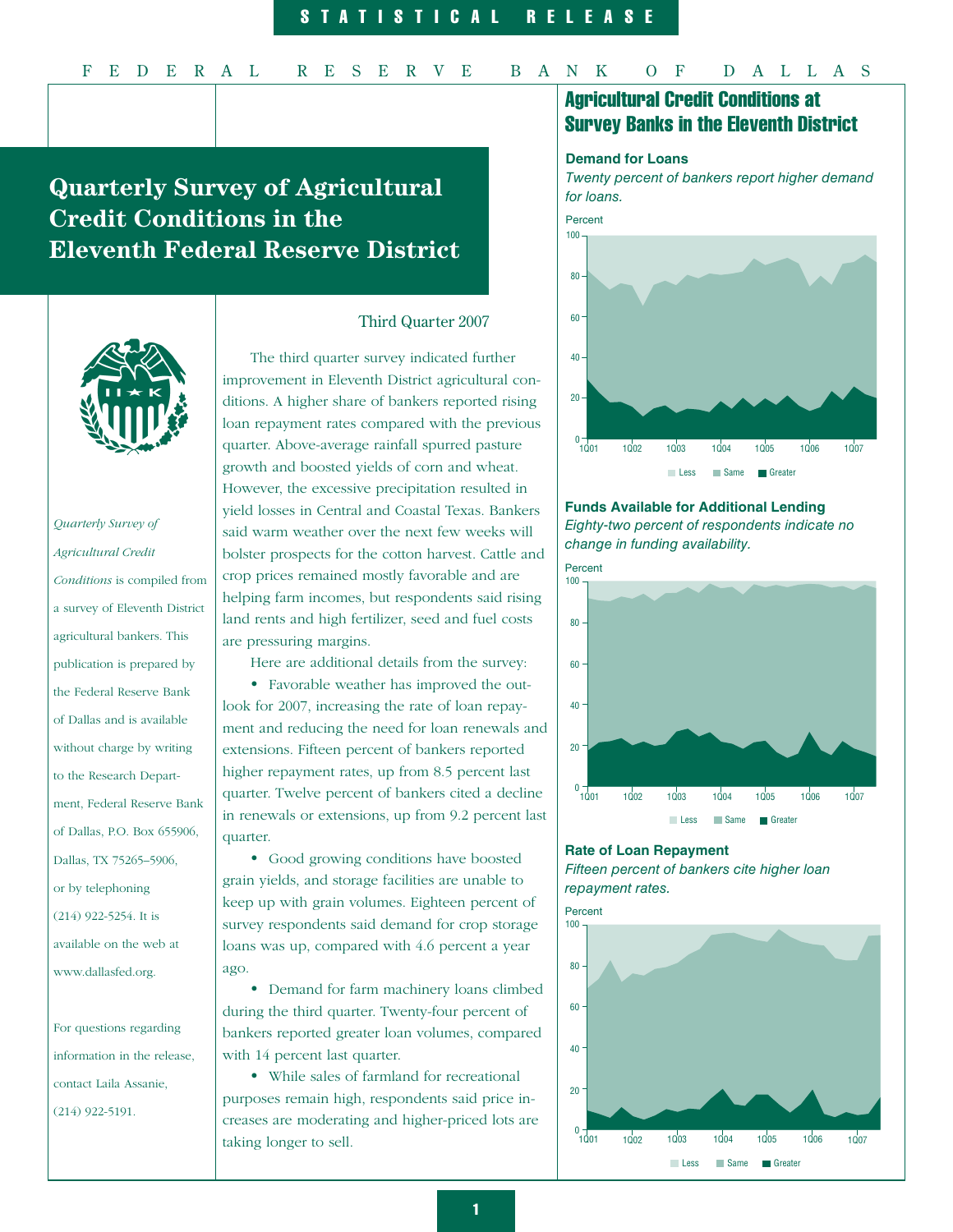# Agricultural Credit Conditions at Survey Banks in the Eleventh District



renewals and extension requests have declined. Percent





#### **Amount of Collateral**

Ninety-five percent of bankers indicate no change in collateral levels.



#### **Total Agricultural Loans**

Agricultural loan volume continues to expand in the Eleventh District.

Millions of dollars (seasonally adjusted)



### Distribution of Loan-to-Deposit Ratios

|               | <b>Banks Reporting (Percent)</b> |        |        |        |               |
|---------------|----------------------------------|--------|--------|--------|---------------|
|               | 2006                             |        | 2007   |        |               |
|               | <b>Oct. 1</b>                    | Jan. 1 | Apr. 1 | Jul. 1 | <b>Oct. 1</b> |
| Less than 41% | 18                               | 18     | 22     | 17     | 17            |
| 41% to 50%    | 9                                | 15     | 11     | 12     | 14            |
| 51% to 60%    | 22                               | 16     | 20     | 13     | 17            |
| 61% to 70%    | 18                               | 17     | 21     | 28     | 23            |
| More than 70% | 33                               | 33     | 26     | 30     | 30            |

#### Interest Rate—Fixed

|                            | <b>Average Rate (Percent)</b> |        |        |               |               |
|----------------------------|-------------------------------|--------|--------|---------------|---------------|
|                            | 2006<br>2007                  |        |        |               |               |
|                            | <b>Oct. 1</b>                 | Jan. 1 | Apr. 1 | <b>Jul. 1</b> | <b>Oct. 1</b> |
| Feeder cattle              | 9.61                          | 9.45   | 9.44   | 9.39          | 9.34          |
| Other farm operating       | 9.68                          | 9.61   | 9.68   | 9.54          | 9.54          |
| Intermediate term          | 9.36                          | 9.31   | 9.27   | 9.13          | 9.23          |
| Long-term farm real estate | 8.53                          | 8.71   | 8.55   | 8.52          | 8.49          |

#### Interest Rate—Variable

|                            | <b>Average Rate (Percent)</b> |        |        |               |               |
|----------------------------|-------------------------------|--------|--------|---------------|---------------|
|                            | 2006<br>2007                  |        |        |               |               |
|                            | <b>Oct. 1</b>                 | Jan. 1 | Apr. 1 | <b>Jul. 1</b> | <b>Oct. 1</b> |
| Feeder cattle              | 9.47                          | 9.46   | 9.35   | 9.42          | 9.20          |
| Other farm operating       | 9.55                          | 9.59   | 9.63   | 9.57          | 9.40          |
| Intermediate term          | 9.48                          | 9.41   | 9.37   | 9.14          | 9.21          |
| Long-term farm real estate | 8.73                          | 9.20   | 8.85   | 8.66          | 8.60          |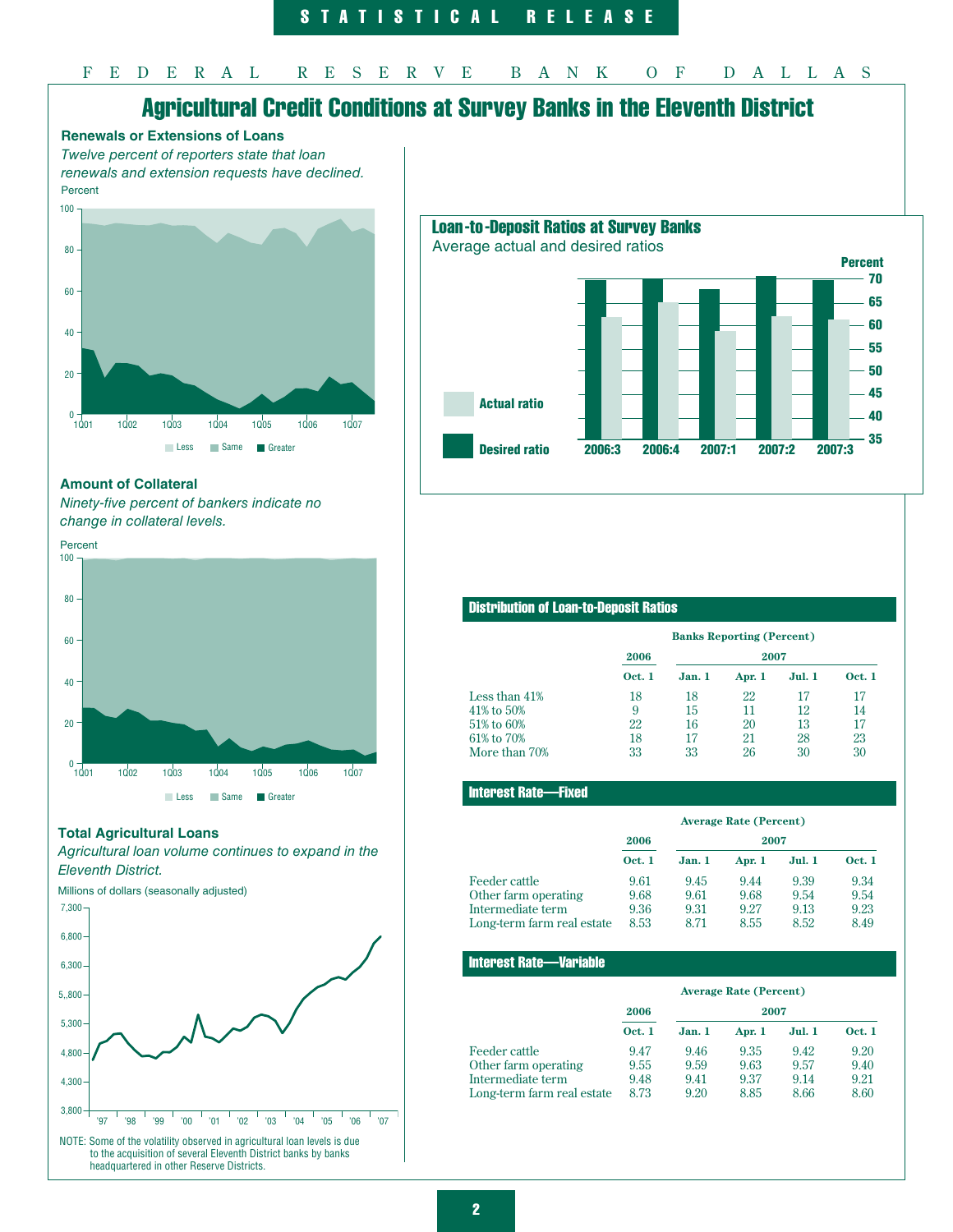# F E D E R A L R E S E R V E B A N K O F D A L L A S

List commodities grown in your lending area and rank the top three in order of importance. Third QuarTer 2007

> Texas is a leader in U.S. agricultural production. The state ranks second only to California in agricultural output, accounting for just over 7 percent of the nation's total.<sup>1</sup> It is third among U.S. states in agricultural exports, generating about 5.5 percent of the country's total—\$3.8 billion in revenues in 2006.<sup>2</sup>

Texas produces a rich mix of agricultural crops and products (*Chart 1*). However, cattle and cotton are the dominant commodities, generating more than half the state's agricultural revenues, over \$9.4 billion (*Chart 2*).

In the third quarter 2005 *Survey of Agricultural Credit Conditions*, we published a list of the most important agricultural commodities in each lending area as reported by participant banks. As a follow-up, we recently asked Eleventh District bankers to rank the top three commodities produced in their lending region. The ranking has changed slightly

from 2005, but cattle, cotton and corn are still the leading three commodities.

The survey also asked Eleventh District bankers to highlight any changes in the diversity of crops grown in their lending area. The most significant changes include the growing importance of corn, wheat and grain sorghum as cash crops and the expansion of the dairy, wildlife and equine industries in the District. Additionally, peanut production has moved out of the Northern High Plains, Cross Timbers and Central Texas regions to West Texas, and grapes have been introduced into the mix of crops grown in the Trans-Pecos and Edwards Plateau region. Bankers cited the increased use of farmland for recreation, modifications in farm laws, high grain prices and soaring input costs as reasons for the switch.

The following pages display a graphical representation by region of the data gathered in this commodities survey, along with the comments we received.

<sup>1</sup> Bureau of Economic Analysis.<br><sup>2</sup> Economic Research Service, U.S. Department of Agriculture.

# CHART 2





Communication E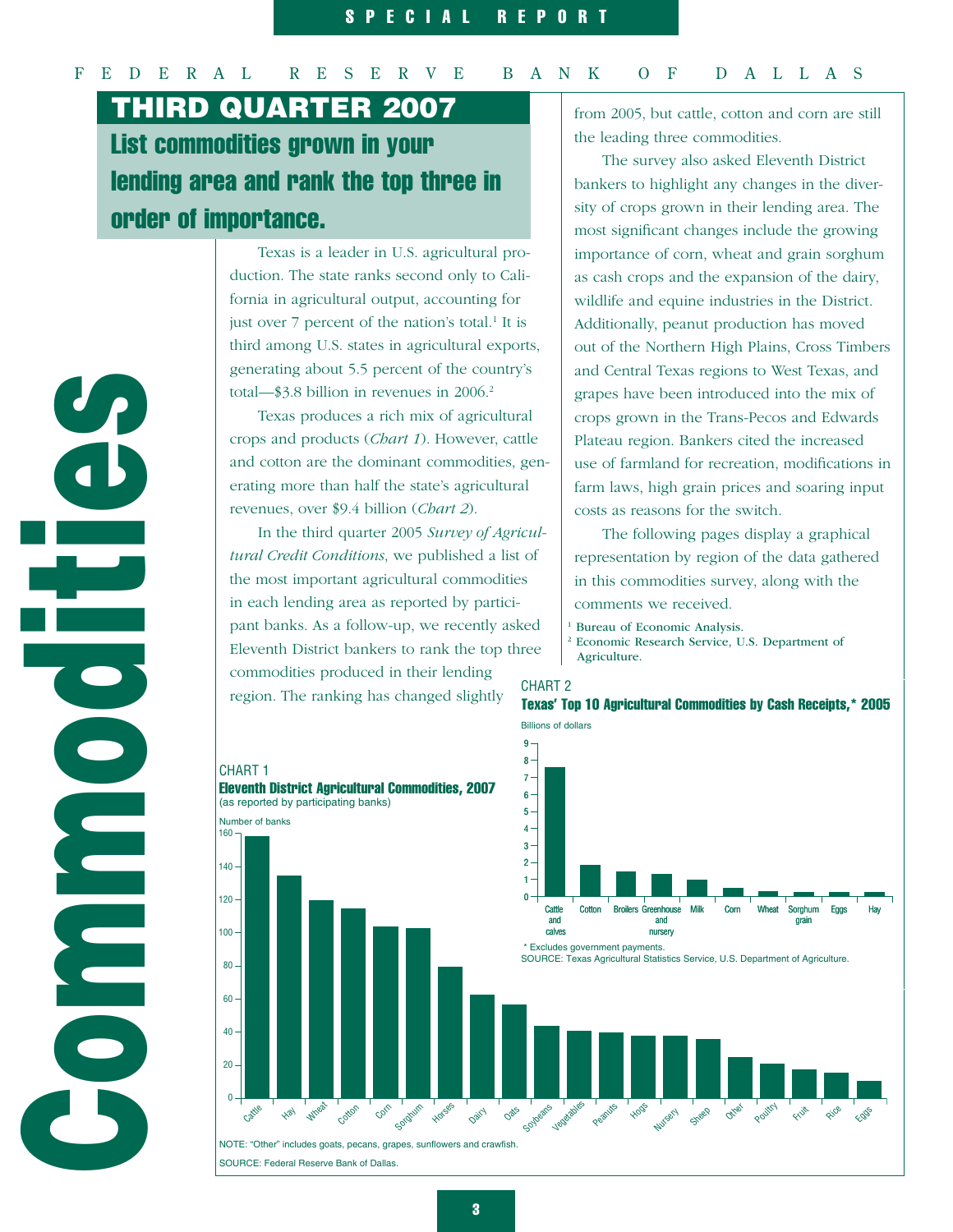



Region 1—Northern High Plains

Region 3—Northern Low Plains



Number of banks '07 '05 Corn Cattle Corn  $0 \overline{2}$ 4 6 8 10 12 14 16 '07 '05 Cotton '07 '05 '05 '07 '05 Peanuts '07 '05 Sorghum

Region 2—Southern High Plains

Region 4 —Southern Low Plains

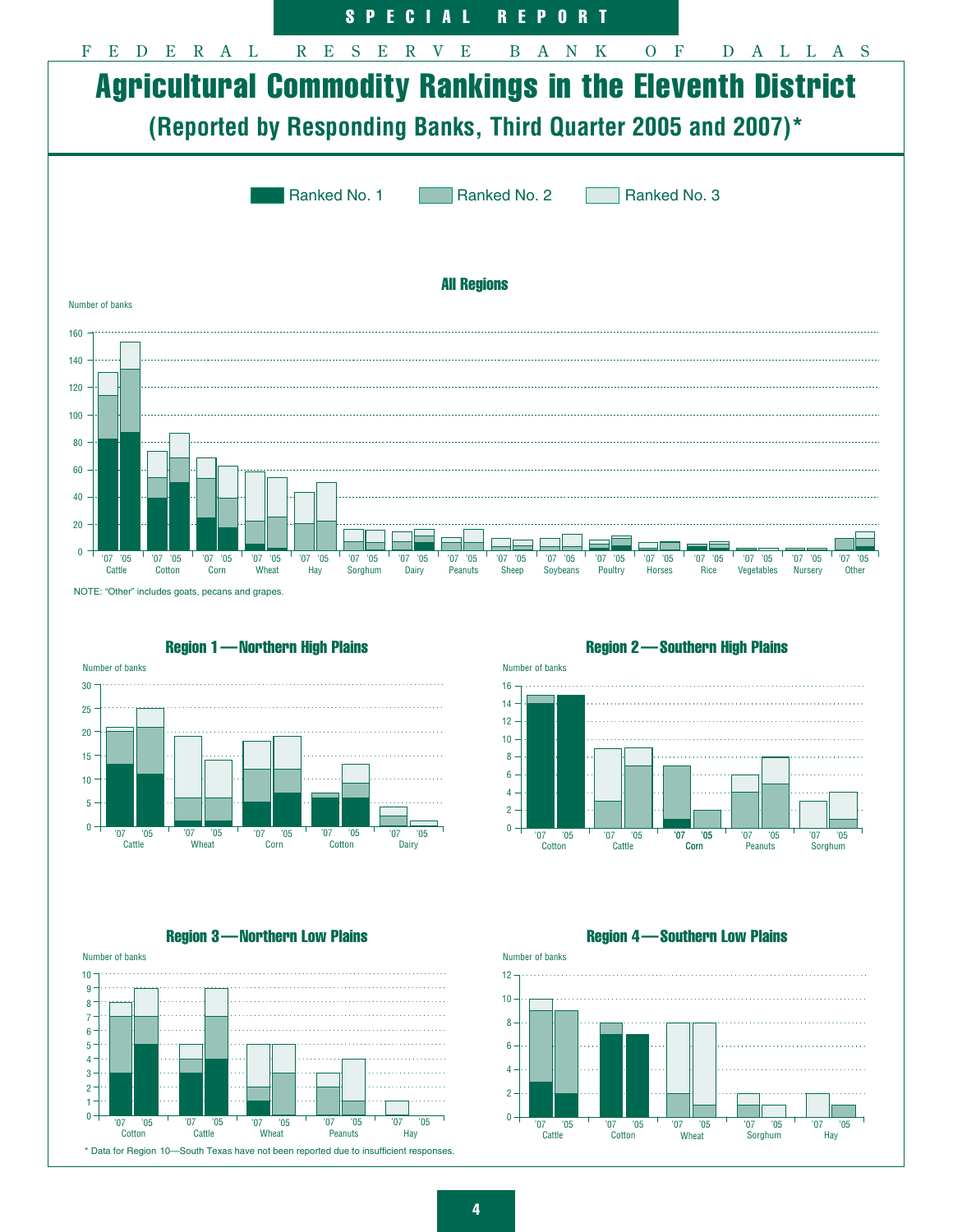



Region 7—East Texas



Number of banks

5 6 7

Region 9—Coastal Texas



Region 12—Southern New Mexico





Region 8—Central Texas



Region 11—Trans-Pecos and Edwards Plateau

Number of banks

18



NOTE: "Other" includes goats, pecans and grapes.

Region 13 —Northern Louisiana



5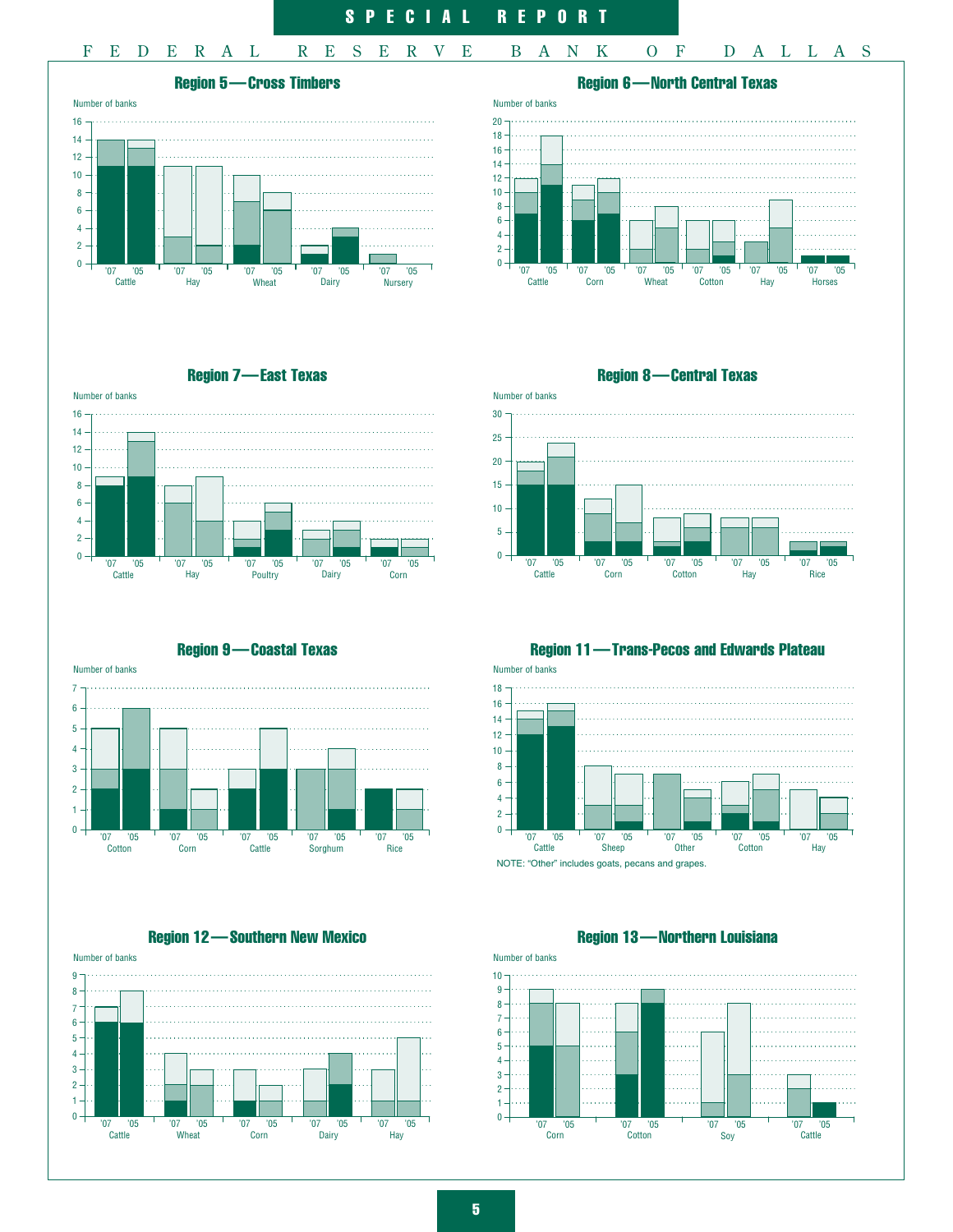### F E D E R A L R E S E R V E B A N K O F D A L L A S

# [Juestion:

#### Has there been a change in the types of agricultural commodities grown in your region? If so, why?

District bankers' responses to the third quarter 2007 commodities survey are printed below. These comments have been edited.

#### — Region 1 Northern High Plains

Farmers began growing cotton two years ago. Dairies are becoming a part of the ag community.

There has been a shift from cotton to corn, sorghum and silage because of high grain and forage prices.

Cotton has come to our area over the past three years, and we now have a gin.

There are more acres of grain and corn due to price increases.

With the increase in grain prices, we have seen many dryland cotton acres shift to milo or wheat.

Cotton has been added in the past two years.

We have seen an increase in dairy due to the construction of the new Hilmar cheese facility. There is a lot of out-of-state interest in relocating to the Texas Panhandle.

Peanuts once were one of the primary crops in this region. Due to price declines and growth in the feral hog population, peanuts have almost disappeared.

More alfalfa is being grown for the dairies.

Cattle production remains constant. Corn acres have increased.

#### — Region 2 Southern High Plains

More corn and sorghum are being planted.

More milo is grown in this region. We are seeing less cotton and more

sorghum.

There has been some movement from cotton to grain crops due to prices and early moisture. In a dry year, it will revert to cotton.

Dairy will soon be No. 1, and it (along with ethanol) is pulling the resurgence of corn in the area.

Dairy has increased.

#### — Region 3 Northern Low Plains

More wheat and sorghum are grown because of variable market conditions.

Cotton acres are declining, and corn and sorghum are increasing.

Grain prices have increased wheat and sorghum acres. There has been a decrease in cotton acres.

#### — Region 4 Southern Low Plains

Due to the increase in sorghum prices and lower production costs, the number of acres being planted has almost doubled compared with previous years.

Windmills for electricity are becoming an important source of revenue for landowners.

There has been a shift from cotton to more wheat and sorghum due to the better grain prices.

#### — Region 5 Cross Timbers

Peanuts have moved to West Texas. Producers have stopped growing peanuts due to the expense. Vegetable production has also declined.

Less cotton and more hay is grown. Cotton has declined in production.

Wheat is being grown primarily for cattle grazing.

Five to 10 years ago, there was a large decrease in the acres of peanuts grown here.

### **Region 6 North Central Texas**

Less cotton and grain sorghum and more corn are being planted.

Not as much cotton is being grown due to the boll weevil eradication program.

More corn is being grown due to price and production costs.

Cattle operations have increased.

#### — Region 7 East Texas

Cotton was the primary crop for the past 15 years, but chemical and fertilizer costs have increased production costs, affecting profitability.

More corn than wheat is being grown.

#### — Region 8 Central Texas

Because of prices, less cotton and more corn and milo are being planted.

Houston and Austin landowners have switched to raising horses.

Cattle numbers are down due to last year's drought. Egg production is up slightly.

More corn is being planted as a result of the price increases.

There has been less farming (corn, sorghum, rice, cotton) and more ranching (cattle, hay, horses).

More turf grass is being grown due to our proximity to San Antonio. We are seeing fewer peanuts as their production has moved to West Texas.

Rice and cotton acreage are shrinking. Corn and grain sorghum are expanding.

Most property has been purchased for recreation or investment. These properties are being rented to ranchers for cattle or hay production to maintain the owner's ag exemption.

More cotton has been grown in the past three years.

#### — Region 9 Coastal Texas

There has been a shift from cotton to corn and milo due to escalating prices as a result of current biofuels-friendly government policy.

Corn production has increased.

#### — Region 10 South Texas

Wildlife and recreation are replacing conventional agricultural commodities.

Peanut acreage is down sharply due to changes in government programs.

#### — Region 11 Trans-Pecos and Edwards Plateau

Grape vineyards have been installed in McCulloch and the surrounding counties.

Cattle numbers have been increasing as rains have brought the grass back. Producers are cautiously growing herds back toward previous levels.

More farmers are planting corn due to the positive response to ethanol.

The largest commodities had always been peanuts and cattle. As of 2006, no peanuts have been planted. Wine grapes have been planted in the past five years.

Angora goats have decreased in number dramatically, as have sheep, primarily due to difficulties in finding shearers and problems with predators. Meat goat production and hair sheep (for example, Dorper) have increased since no shearing is involved.

Angora goats and Boer Spanish goats have decreased because of predators and labor costs. Grains are replacing some cotton because of high grain prices and the cost of growing cotton.

There has been a change from cotton to feed plants. Sheep numbers are declining, and goat numbers are rising.

#### — Region 12 Southern New Mexico

A considerable amount of farmland has been taken out of production and used for home sites over the past several years.

Cotton production is lower and sorghum (dryland) production is higher due to prices. Hay is lower due to drought conditions.

Ag producers continue to struggle, and very few operations are meeting cash flow successfully. Real estate equity remains strong due to development pressures.

Much less red chile is being grown because there are too many labor-related problems with it.

Lots of silage is being grown for the expanding dairy industry.

#### — Region 13 Northern Louisiana

We are seeing a reduction in cotton due to increases in the cost of fertilizers and other operating costs.

Producers are using Roundup Ready varieties as opposed to conventional ones.

We have seen a big change from cotton to corn.

Corn has replaced cotton as king over the past few years. Cattle operations have been growing during the past 10 years. Groups 3 & 4 soybeans have revived the soybean market.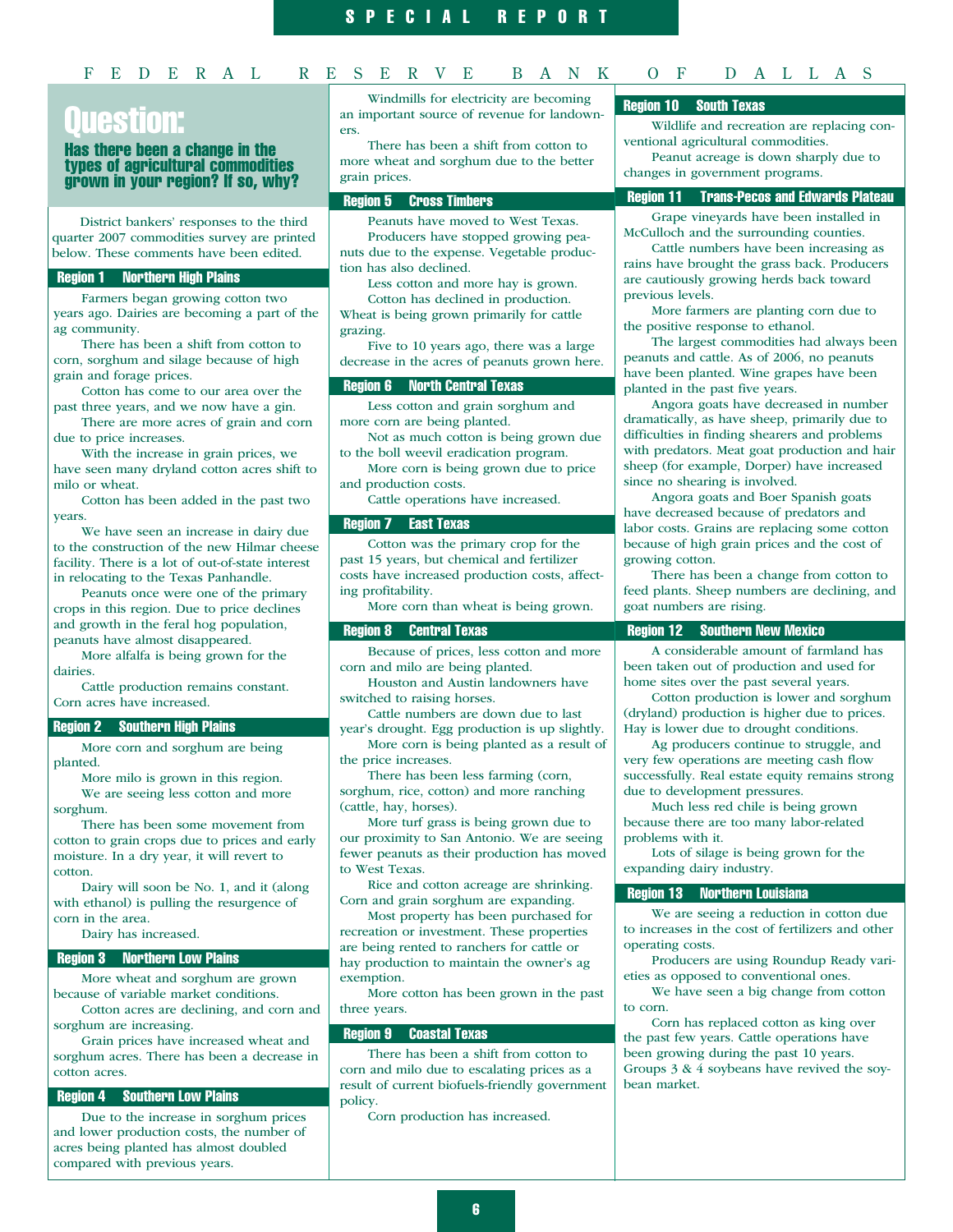# S T A T I S T I C A L R E L E A S E

# F E D E R A L R E S E R V E B A N K O F D A L L A S

# Rural Real Estate Values

October 1, 2007

- <sup>1</sup> Number of banks reporting land values.
- <sup>2</sup> Prices are dollars per acre, not adjusted for inflation.
- <sup>3</sup> Not adjusted for inflation.
- 4 Bankers in East Texas have been reporting significant increases in land values.
- n.a.—Not published due to insufficient responses but included in totals for Texas and district.

# Eleventh Federal Reserve District





### CROPLAND—DRYLAND

|                            |                           | Average            | <b>Percent Change<sup>3</sup></b><br>in Value from |                 |
|----------------------------|---------------------------|--------------------|----------------------------------------------------|-----------------|
|                            | <b>Banks</b> <sup>1</sup> | Value <sup>2</sup> | <b>Previous</b>                                    | <b>Previous</b> |
| <b>Region</b>              | <b>Third Quarter 2007</b> |                    | Quarter                                            | Year            |
| <b>DISTRICT</b>            | 128                       | 1,146              | 4.8                                                | 17.7            |
| TEXAS                      | 115                       | 1,157              | 5.2                                                | 17.3            |
| Northern High Plains       | 22                        | 387                | 1.1                                                | 7.8             |
| Southern High Plains       | 16                        | 443                | 2.3                                                | 6.9             |
| <b>Northern Low Plains</b> | 7                         | 449                | 5.8                                                | 5.4             |
| Southern Low Plains        | 10                        | 634                | 3.2                                                | 16.8            |
| <b>Cross Timbers</b>       | 11                        | 988                | 3.2                                                | 14.7            |
| North Central Texas        | 14                        | 2,036              | 10.8                                               | 27.2            |
| <b>East Texas</b>          | 5                         | 1,345              | 0.1                                                | 14.8            |
| <b>Central Texas</b>       | 15                        | 2,202              | 7.3                                                | 13.2            |
| <b>Coastal Texas</b>       | 7                         | 1,284              | 1.8                                                | 26.8            |
| <b>South Texas</b>         | n.a.                      | n.a.               | n.a.                                               | n.a.            |
| Trans-Pecos and            |                           |                    |                                                    |                 |
| <b>Edwards Plateau</b>     | 6                         | 1,107              | 7.8                                                | 7.3             |
| Southern New Mexico        | 5                         | 318                | 4.9                                                | $-7.2$          |
| Northern Louisiana         | 8                         | 1,117              | 0.5                                                | 24.0            |

### CROPLAND—IRRIGATED

|                            |                           |                    |                 | <b>Percent Change<sup>3</sup></b> |  |
|----------------------------|---------------------------|--------------------|-----------------|-----------------------------------|--|
|                            | Average                   |                    | in Value from   |                                   |  |
|                            | <b>Banks</b> <sup>1</sup> | Value <sup>2</sup> | <b>Previous</b> | <b>Previous</b>                   |  |
| Region                     | <b>Third Quarter 2007</b> |                    | Quarter         | Year                              |  |
| <b>DISTRICT</b>            | 92                        | 1,238              | 2.3             | 11.3                              |  |
| <b>TEXAS</b>               | 78                        | 1,161              | 1.6             | 13.0                              |  |
| Northern High Plains       | 20                        | 902                | 2.3             | 20.8                              |  |
| Southern High Plains       | 16                        | 857                | 0.2             | 2.4                               |  |
| <b>Northern Low Plains</b> | 6                         | 820                | 1.7             | 11.2                              |  |
| <b>Southern Low Plains</b> | 7                         | 821                | 3.4             | 13.5                              |  |
| <b>Cross Timbers</b>       | 4                         | 1,851              | 3.6             | 12.8                              |  |
| <b>North Central Texas</b> | n.a.                      | n.a.               | n.a.            | n.a.                              |  |
| <b>East Texas</b>          | 3                         | 1,989              | 2.3             | 32.64                             |  |
| <b>Central Texas</b>       | 10                        | 2,526              | 2.1             | 2.0                               |  |
| <b>Coastal Texas</b>       | 4                         | 1,506              | 4.8             | 28.9                              |  |
| <b>South Texas</b>         | n.a.                      | n.a.               | n.a.            | n.a.                              |  |
| Trans-Pecos and            |                           |                    |                 |                                   |  |
| <b>Edwards Plateau</b>     | 5                         | 1,709              | 4.2             | $-5.2$                            |  |
| Southern New Mexico        | 7                         | 1,942              | 6.2             | 0.2                               |  |
| Northern Louisiana         | 7                         | 1,387              | 4.2             | 22.8                              |  |

### **RANCHLAND**

|                            |                           |                    | <b>Percent Change<sup>3</sup></b> |                 |
|----------------------------|---------------------------|--------------------|-----------------------------------|-----------------|
|                            |                           | Average            | in Value from                     |                 |
|                            | <b>Banks</b> <sup>1</sup> | Value <sup>2</sup> | <b>Previous</b>                   | <b>Previous</b> |
| <b>Region</b>              | <b>Third Quarter 2007</b> |                    | Quarter                           | Year            |
| <b>DISTRICT</b>            | 141                       | 1,110              | 3.4                               | 13.5            |
| <b>TEXAS</b>               | 126                       | 1,393              | 3.6                               | 13.0            |
| Northern High Plains       | 19                        | 311                | 1.5                               | 11.6            |
| Southern High Plains       | 13                        | 335                | 8.4                               | 17.6            |
| Northern Low Plains        | $\overline{7}$            | 447                | 8.1                               | 22.3            |
| Southern Low Plains        | 10                        | 726                | 6.5                               | 30.9            |
| <b>Cross Timbers</b>       | 13                        | 1,502              | 6.7                               | 31.7            |
| <b>North Central Texas</b> | 15                        | 2,049              | 5.7                               | 18.3            |
| <b>East Texas</b>          | 13                        | 1.967              | 5.7                               | 43.04           |
| <b>Central Texas</b>       | 16                        | 2,973              | 5.7                               | 13.4            |
| <b>Coastal Texas</b>       | 6                         | 1,154              | 4.2                               | 8.4             |
| <b>South Texas</b>         | n.a.                      | n.a.               | n.a.                              | n.a.            |
| Trans-Pecos and            |                           |                    |                                   |                 |
| Edwards Plateau            | 12                        | 1,343              | 2.4                               | 7.5             |
| <b>Southern New Mexico</b> | 8                         | 297                | 0.9                               | 20.6            |
| Northern Louisiana         | 7                         | 947                | 12.0                              | 27.0            |